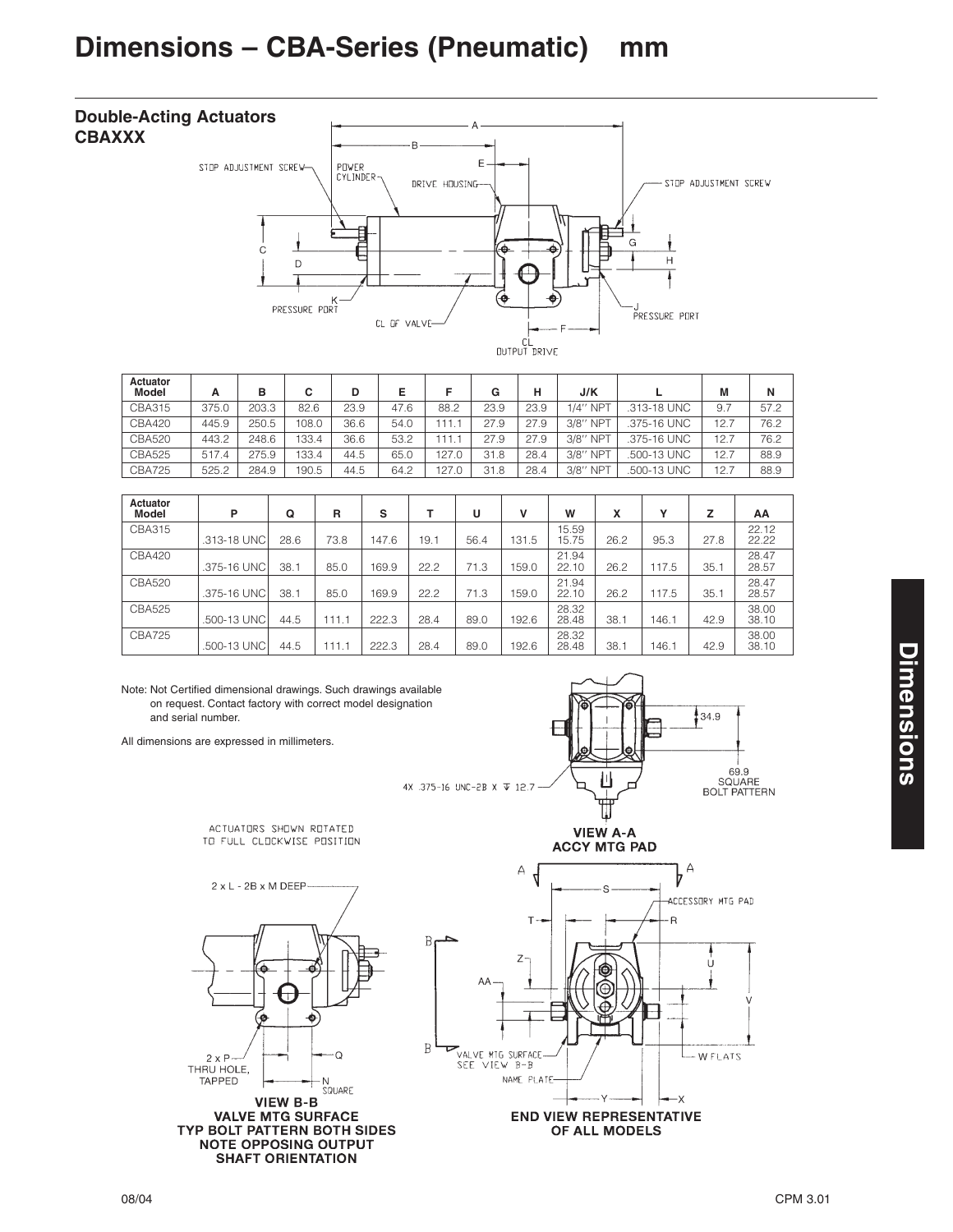## **Spring Return Actuators CBA XXX-SRX**



| Actuator<br>Model        | A     |      | в                 | C     | D     |       | Е    | F     | G     |                | н    | J/K         |      |                |
|--------------------------|-------|------|-------------------|-------|-------|-------|------|-------|-------|----------------|------|-------------|------|----------------|
| CBA315-SRX               | 538.2 |      | 366.5             | 82.6  | 23.9  |       | 47.6 | 88.2  | 23.9  |                | 23.9 | 1/4" NPT    |      | .313-18 ULC    |
| CBA415-SRX               | 540.3 |      | 368.6             | 108.0 | 36.6  |       | 47.6 | 88.2  | 23.9  |                | 23.9 | $1/4$ " NPT |      | .313-18 ULC    |
| CBA420-SRX               | 636.6 |      | 441.3             | 108.0 | 36.6  |       | 54.0 | 111.1 | 27.9  |                | 27.9 | 3/8" NPT    |      | .375-16 UNC    |
| CBA520-SRX               | 637.2 |      | 442.7             | 136.7 | 44.5  |       | 53.2 | 111.1 | 27.9  |                | 27.9 | 3/8" NPT    |      | .375-16 UNC    |
| CBA525-SRX               | 731.0 |      | 491.0             | 136.7 | 44.5  |       | 65.0 | 127.0 | 31.8  |                | 28.4 | 3/8" NPT    |      | .500-13 UNC    |
| CBA725-SRX               | 733.3 |      | 493.1             | 190.5 | 44.5  |       | 64.2 | 127.0 | 31.8  |                | 28.4 | 3/8" NPT    |      | .500-13 UNC    |
| Actuator<br><b>Model</b> | M     | N    | P                 | Q     | R     | s     | т    | U     | v     | W              | X    | Υ           | z    | AA             |
| CBA315-SRX               | 9.7   | 57.2 | $.313-$<br>18 UNC | 28.6  | 73.8  | 147.6 | 19.1 | 56.4  | 131.5 | 15.59<br>15.75 | 26.2 | 95.3        | 27.8 | 22.12<br>22.22 |
| CBA415-SRX               | 9.7   | 57.2 | .313<br>$-18$ UNC | 28.6  | 73.8  | 147.6 | 19.1 | 56.4  | 131.5 | 15.59<br>15.75 | 26.2 | 95.3        | 27.8 | 22.12<br>22.22 |
| CBA420-SRX               | 12.7  | 76.2 | .375<br>$-16$ UNC | 38.1  | 85.0  | 169.9 | 22.2 | 71.3  | 159.0 | 21.94<br>22.10 | 26.2 | 117.5       | 35.1 | 28.47<br>28.57 |
| CBA520-SRX               | 12.7  | 76.2 | .375<br>$-16$ UNC | 38.1  | 85.0  | 169.9 | 22.2 | 71.3  | 159.0 | 21.94<br>22.10 | 26.2 | 117.5       | 35.1 | 28.47<br>28.57 |
| CBA525-SRX               | 12.7  | 88.9 | .500<br>$-13$ UNC | 44.5  | 111.1 | 222.3 | 28.4 | 89.0  | 192.6 | 28.32<br>28.48 | 38.1 | 146.1       | 42.9 | 38.00<br>38.10 |
| CBA725-SRX               | 12.7  | 88.9 | .500<br>$-13$ UNC | 44.5  | 111.1 | 222.3 | 28.4 | 89.0  | 192.6 | 28.32<br>28.48 | 38.1 | 146.1       | 42.9 | 38.00<br>38.10 |

Note: Not Certified dimensional drawings. Such drawings available on request. Contact factory with correct model designation and serial number.

All dimensions are expressed in millimeters.

4x.375-16 UNC-2B x  $\overline{v}$  .50 [12.7]

B

B

ACTUATORS SHOWN ROTATED TO FULL CLOCKWISE POSITION



**VALVE MTG SURFACE** TYP BOLT PATTERN BOTH SIDES **NOTE OPPOSING OUTPUT SHAFT ORIENTATION** 



**VIEW A-A ACCY MTG PAD** 



OF ALL MODELS